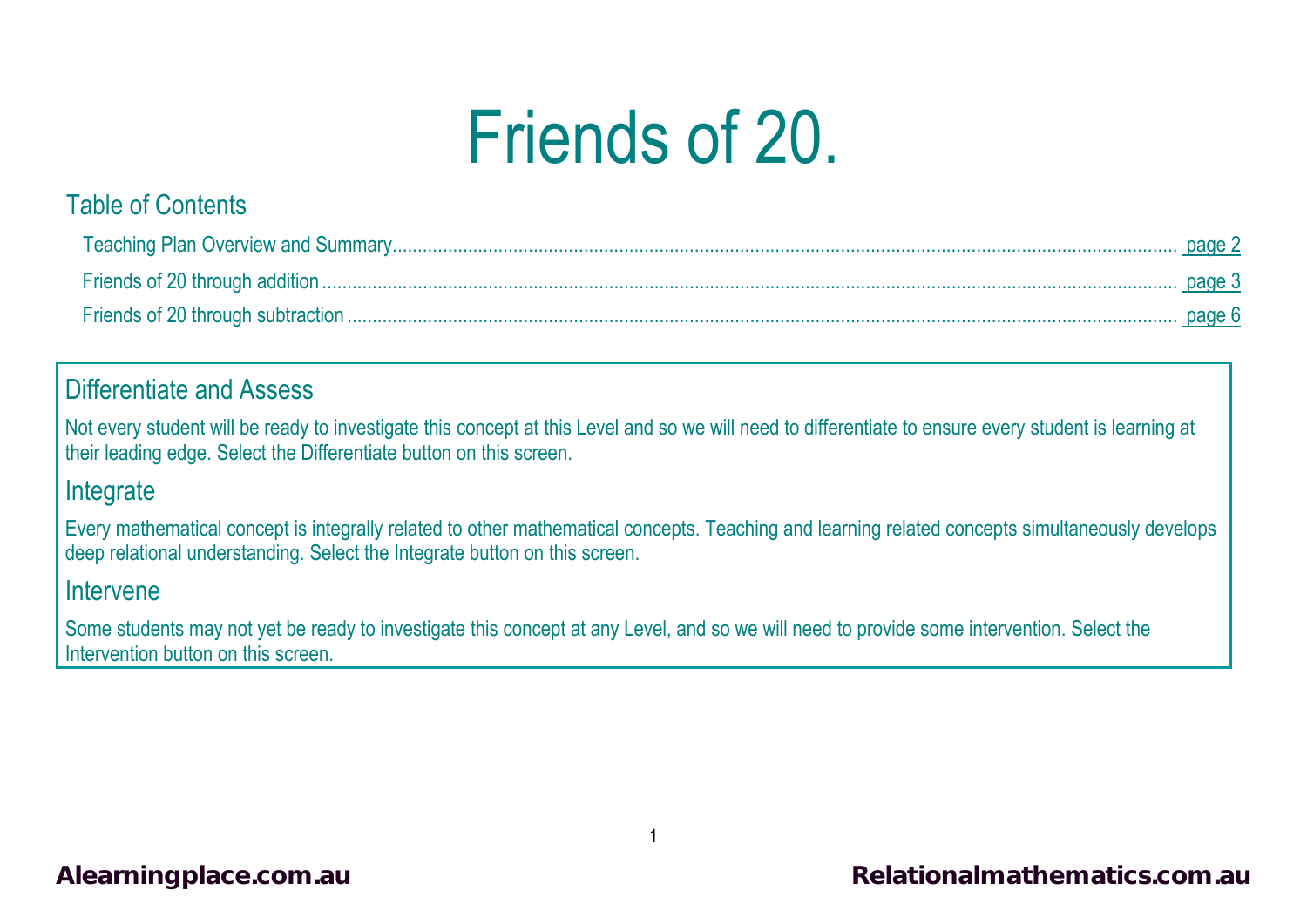## **FRIENDS OF 20.**

## **EXPLICIT TEACHING PLAN OVERVIEW PAGE**<br>THIS PAGE IS A SUMMARY OF THE EXPLICIT TEACHING PLAN. INCLUDING STRATEGIC QUESTIONS. AND DESRIBING THE SEQUENCE WHICH

<span id="page-1-0"></span>**INCLUDING STRATEGIC QUESTIONS, AND DESRIBING THE SEQUENCE WHICH WILL OCCUR OVER MULTIPLE LESSONS.** 

### **RESOURCES:PLAYING CARDS,10 FRAMES, COUNTERS, PENCIL, PAPER**

| <b>WHAT COULD WE DO?</b>                                                                                                                                                                                                                                                                        | WHAT LANGUAGE COULD WE USE TO EXPLAIN AND ASK QUESTIONS?                                                                                                                                                                                                                                                                              |
|-------------------------------------------------------------------------------------------------------------------------------------------------------------------------------------------------------------------------------------------------------------------------------------------------|---------------------------------------------------------------------------------------------------------------------------------------------------------------------------------------------------------------------------------------------------------------------------------------------------------------------------------------|
| Children:<br>explain friends of 20 through addition, for example,<br>record, for example, 16 and 4, $16 + 4 = 20$<br>relate friends of 20 to friends of 10, for example,<br>16 and 4, 6 and 4<br>ten <sub>i</sub> ones<br>$\overline{16}$<br>6<br>explain place value of 6 and 16, for example, | Children<br>• ask one another questions about friends of 20, for example:<br>How many in the 10 frame on the left?<br>How many in the 10 frame on the right?<br>How many altogether?<br>How many more to make 20?<br>How are friends of 20 and friends of 10 related?<br>What is the value of 6?<br>What is the value of the 6 in 16? |
| explain friends of 20 through subtraction, for example,<br>record, for example, 16 and 4, $20 - 4 = 16$<br>relate friends of 20 to friends of 10, for example,<br>16 and 4, 6 and 4<br>I ones<br>1<br>6<br>explain place value of 6 and 16, for example,<br>$6\overline{6}$                     | What number did we select?<br>Did we select 4?<br>Let's subtract 4 counters from the 10 frame on the right.<br>How many counters do we have left?<br>Do we have 6 counters left on the 10 frame on the right, and 10 on the 10<br>frame on the left?<br>Do we have 16 counters left?<br>Do we have 4's friend of 20 left?             |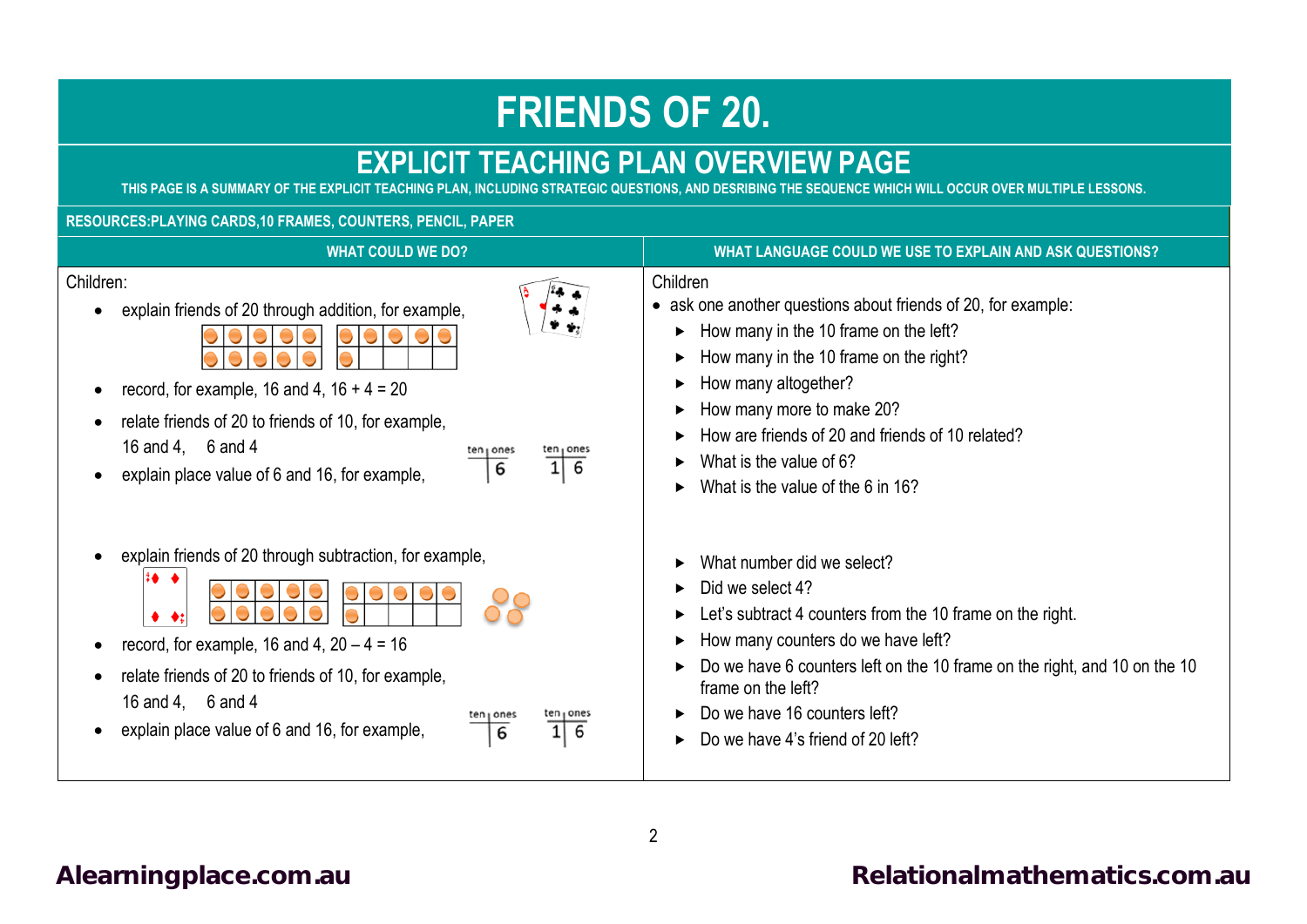## **FRIENDS OF 20.**

## <span id="page-2-0"></span>**EXPLICIT TEACHING PLAN**

**FULL EXPLICIT TEACHING PLAN, EMBEDDING DEEP RELATIONAL UNDERSTANDING, METALANGUAGE, AND QUESTIONS THAT MAY BE USED OVER MULTIPLE LESSONS.**

| <b>WHAT COULD WE DO?</b>                                                                                               | WHAT LANGUAGE COULD WE USE TO EXPLAIN AND ASK QUESTIONS?                                     |
|------------------------------------------------------------------------------------------------------------------------|----------------------------------------------------------------------------------------------|
| Children think about, talk and listen to a friend about, then have the opportunity to<br>share what they already know. | ► Today brings an investigation about friends of 20.                                         |
|                                                                                                                        | ► What do you know about friends of 20?                                                      |
|                                                                                                                        | $\triangleright$ Talk about friends of 20 with a friend.                                     |
|                                                                                                                        | $\triangleright$ Is anyone ready to share what they are thinking about friends of 20?        |
| Have containers of 20 counters available (grouping 20 counters in small containers                                     | We've investigated Friends of 10 using addition.<br>▶.                                       |
| is very convenient).                                                                                                   | And we found that friends of 10 are 2 numbers that add together to make 10.                  |
| Record, for example, Friends of 20                                                                                     | Today we're going to use our understanding of friends of 10 to<br>investigate friends of 20. |
| Select an Ace and another card to make a teen number, for<br>example,                                                  | Example: Let's select an Ace and another card to make a teen number.                         |
|                                                                                                                        | $\triangleright$ What teen number did we make?                                               |
|                                                                                                                        | $\triangleright$ Do we have 1 ten and 6 ones?                                                |
|                                                                                                                        | $\triangleright$ Do we have 16?                                                              |
| Display a full 10 frame on the left and an empty 10 frame, on the right as in place                                    | $\triangleright$ Here we have a full 10 frame and an empty 10 frame.                         |
| value, for example,                                                                                                    | • How many spaces in two 10 frames?                                                          |
|                                                                                                                        | $\triangleright$ There are 10 spaces in one 10 frame.                                        |
|                                                                                                                        | $\triangleright$ Are there 20 spaces in two 10 frames?                                       |
|                                                                                                                        | $\triangleright$ How many in the 10 frame on the left?                                       |

3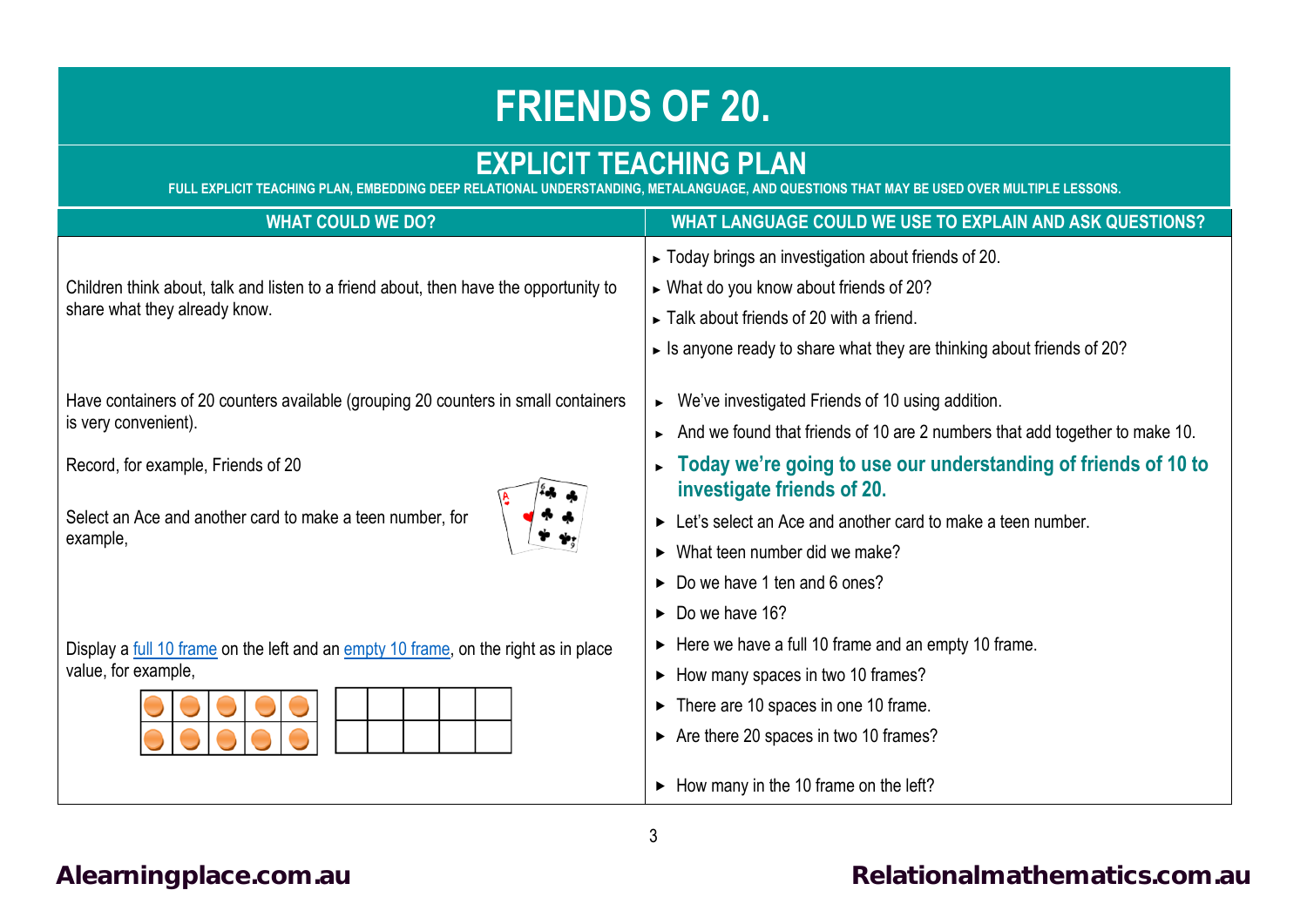## Add 6 counters to the 10 frame on the right, for example, Record, for example,  $16 + 4 = 20$ Record, for example,  $16 + 4 = 20$  $6 + 4 = 10$ ► Let's add 6 to the 10 frame on the right.  $\triangleright$  Now we're going to ask 4 important questions:  $\blacktriangleright$  How many in the 10 frame on the left?  $\triangleright$  Are there 10 in the 10 frame on the left?  $\blacktriangleright$  How many in the 10 frame on the right?  $\triangleright$  Are there 6 in the 10 frame on the right?  $\blacktriangleright$  How many altogether?  $\triangleright$  Are there 16 altogether?  $\blacktriangleright$  How many more to make 20?  $\triangleright$  Do we need 4 more to make 202 So if we have 16, and we need 4 more to make 20, what is 16's friend of 20?  $\blacktriangleright$  Is 16's friend of 20, 4?  $\blacktriangleright$  Let's record this!  $\blacktriangleright$  Let's look at our friends of 20.  $\triangleright$  Our friends of 20 are 16 and 4. ► Think about our friends of 10. What is 6's friend of 10?

 $\triangleright$  Are there 10 in the 10 frame on the left?

 $\blacktriangleright$  Will we need to add 6?

How many will we need to add to the 10 frame on the right to make 16?

### [Alearningplace.com.au](https://alearningplace.com.au/) **Alearningplace.com.au [Relationalmathematics.com.au](http://relationalmathematics.com.au/)**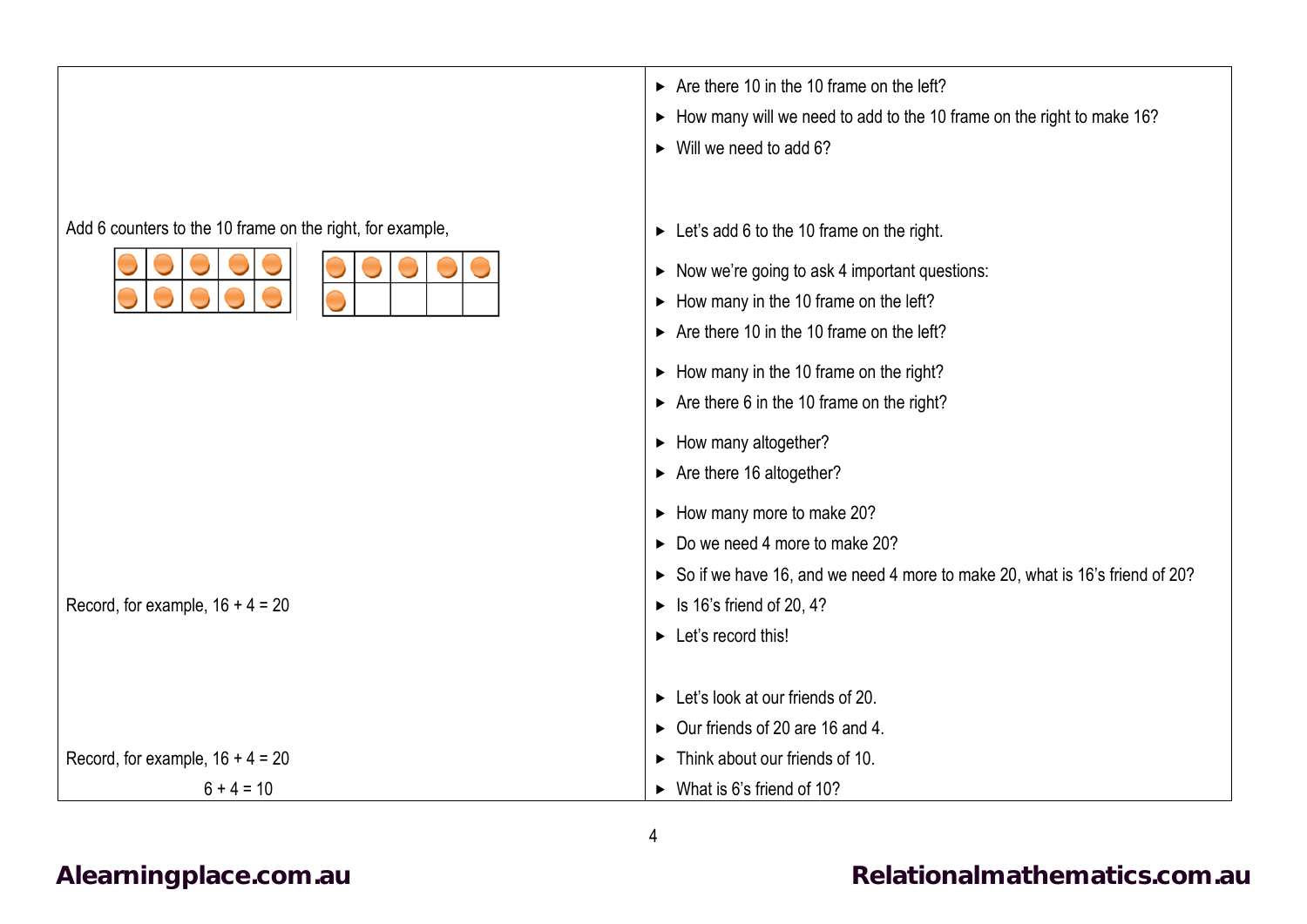Display the 10 frames with the full 10 frame on the left and the 6 counters in the 10 frame on the right as in place value, for example,



- $\blacktriangleright$  Is 6's friend of 10, 4?
- And what is 16's friend of 20?
- $\blacktriangleright$  Is 16's friend of 20, 4?
- ► Can we use our friends of 10 to work out our friends of 202
- ► Do we have 1 ten and 6 ones?
- $\blacktriangleright$  If we add 4 ones, will we have 2 tens?
- ► Can we use our ones number's friend of 10 to make another 10?
- $\blacktriangleright$  Let's look at the 10 frame on the right.
- $\triangleright$  Are there 6 in the 10 frame on the right?
- $\blacktriangleright$  How are friends of 20 like friends of 10?
- $\blacktriangleright$  If we have 6, do we need 4 more to make 10?
- $\blacktriangleright$  If we have 16, do we need 4 more to make 20?
- $\blacktriangleright$  If we add 4 ones, will have another ten?
- $\triangleright$  Will we have 2 tens?
- $\triangleright$  Will we have 20?
- ► Can we use friends of 10 to work out friends of 202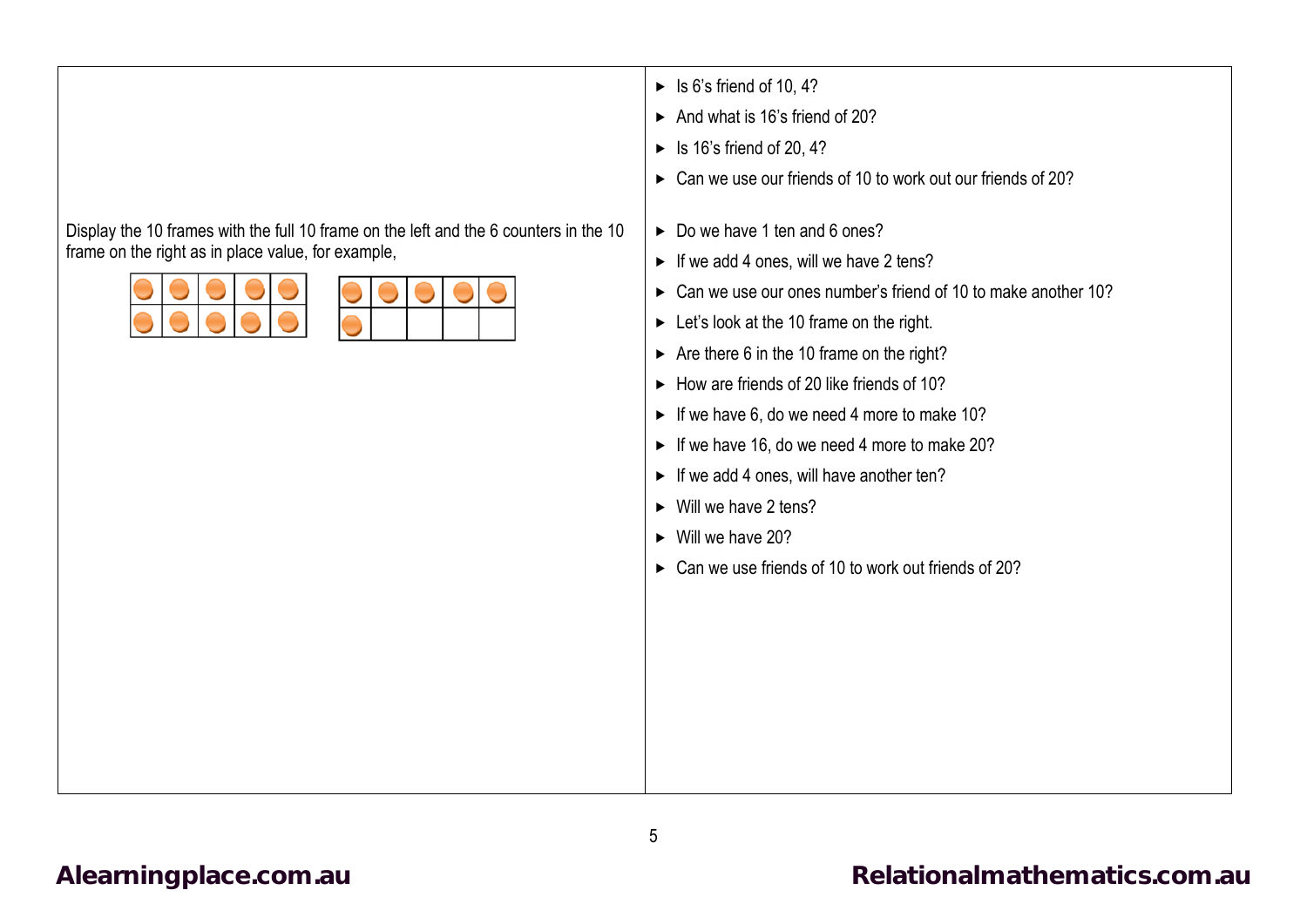<span id="page-5-0"></span>

| Children think about, talk and listen to a friend about, then have the opportunity to<br>share what they already know. | Today brings an investigation about friends of 20.<br>What do you know about friends of 20?<br>Talk about friends of 20 with a friend.<br>Is anyone ready to share what they are thinking about friends of 20? |
|------------------------------------------------------------------------------------------------------------------------|----------------------------------------------------------------------------------------------------------------------------------------------------------------------------------------------------------------|
|                                                                                                                        | Today we're going to use our understanding of friends of 10<br>through subtraction to investigate friends of 20 using<br>subtraction.                                                                          |
| Display a full 10 frame and an empty 10 frame and, for example,                                                        | Here we have a full 10 frame and an empty 10 frame.                                                                                                                                                            |
| Have containers of 20 counters available for each child.                                                               | ► We want to start with 20. How many will we need to add to the empty 10 frame<br>so we'll have 20?<br>• Will we need to add 10 to the empty 10 frame?                                                         |
| Add 10 counters to the empty 10 frame, for example,                                                                    | ► Let's add 10 counters to the empty 10 frame.                                                                                                                                                                 |
| Select a card to make a single-digit number, for example,                                                              | $\triangleright$ Let's select a card to make a single-digit number.<br>$\triangleright$ What number did we select?<br>$\triangleright$ Did we select 4?                                                        |
| Subtract 4 counters from the 10 frame on the right, for example,                                                       | ▶<br>b                                                                                                                                                                                                         |

## [Alearningplace.com.au](https://alearningplace.com.au/) **Alearningplace.com.au [Relationalmathematics.com.au](http://relationalmathematics.com.au/)**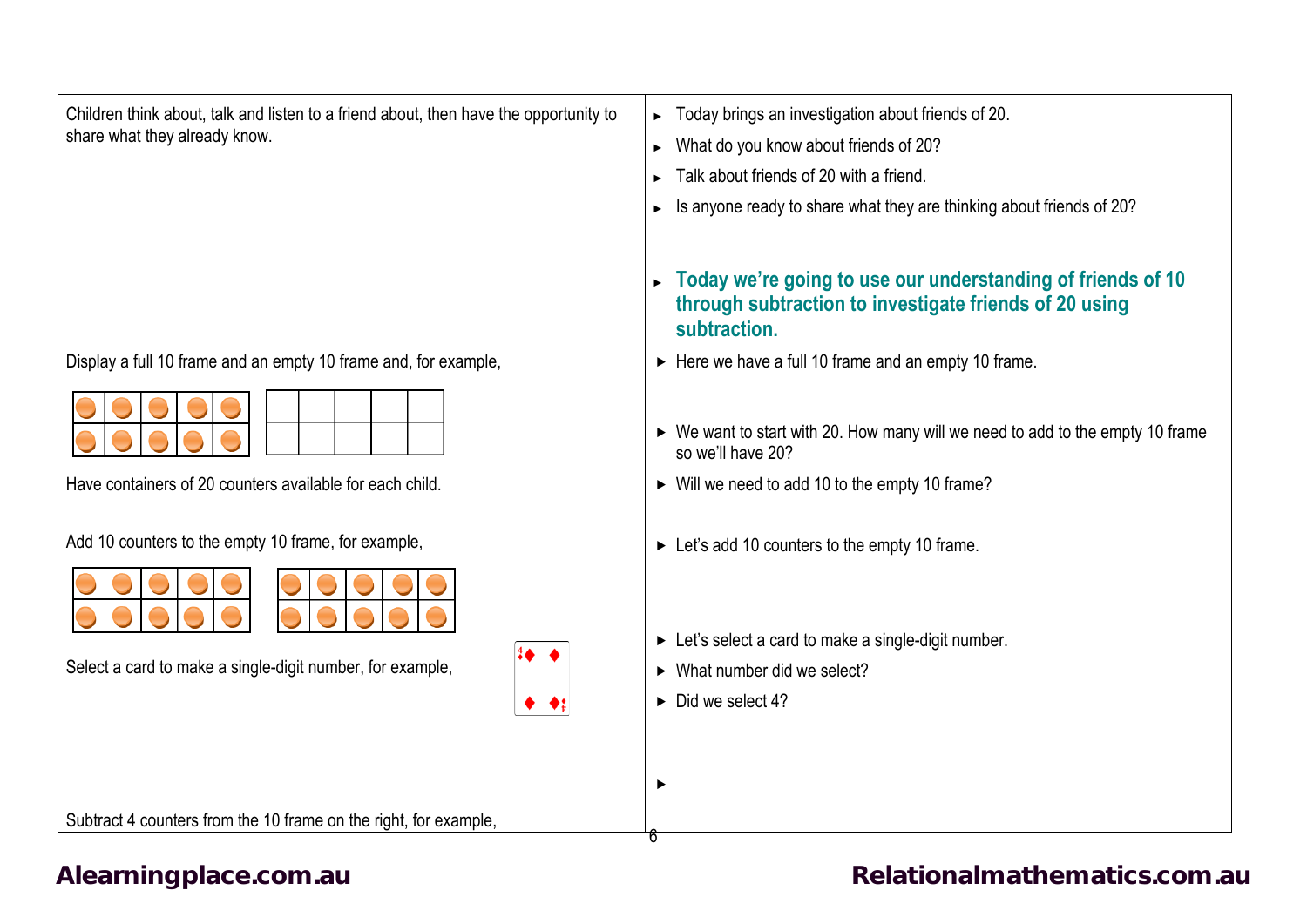|                                                                                                                              | $\triangleright$ Let's subtract 4 counters from the 10 frame on the right.                                                                |
|------------------------------------------------------------------------------------------------------------------------------|-------------------------------------------------------------------------------------------------------------------------------------------|
| Children explain there are 6 counters left on the 10 frame on the right, and 10 on the<br>10 frame on the left, 16 counters. | • How many counters do we have left?<br>► Do we have 6 counters left on the 10 frame on the right, and 10 on the 10 frame<br>on the left? |
| Record, for example, $20 - 4 = 16$                                                                                           | $\triangleright$ Do we have 16 counters left?<br>Do we have 4's friend of 20 left?<br>$\blacktriangleright$ Let's record this!            |
|                                                                                                                              |                                                                                                                                           |
|                                                                                                                              |                                                                                                                                           |

Π

 $\Gamma$